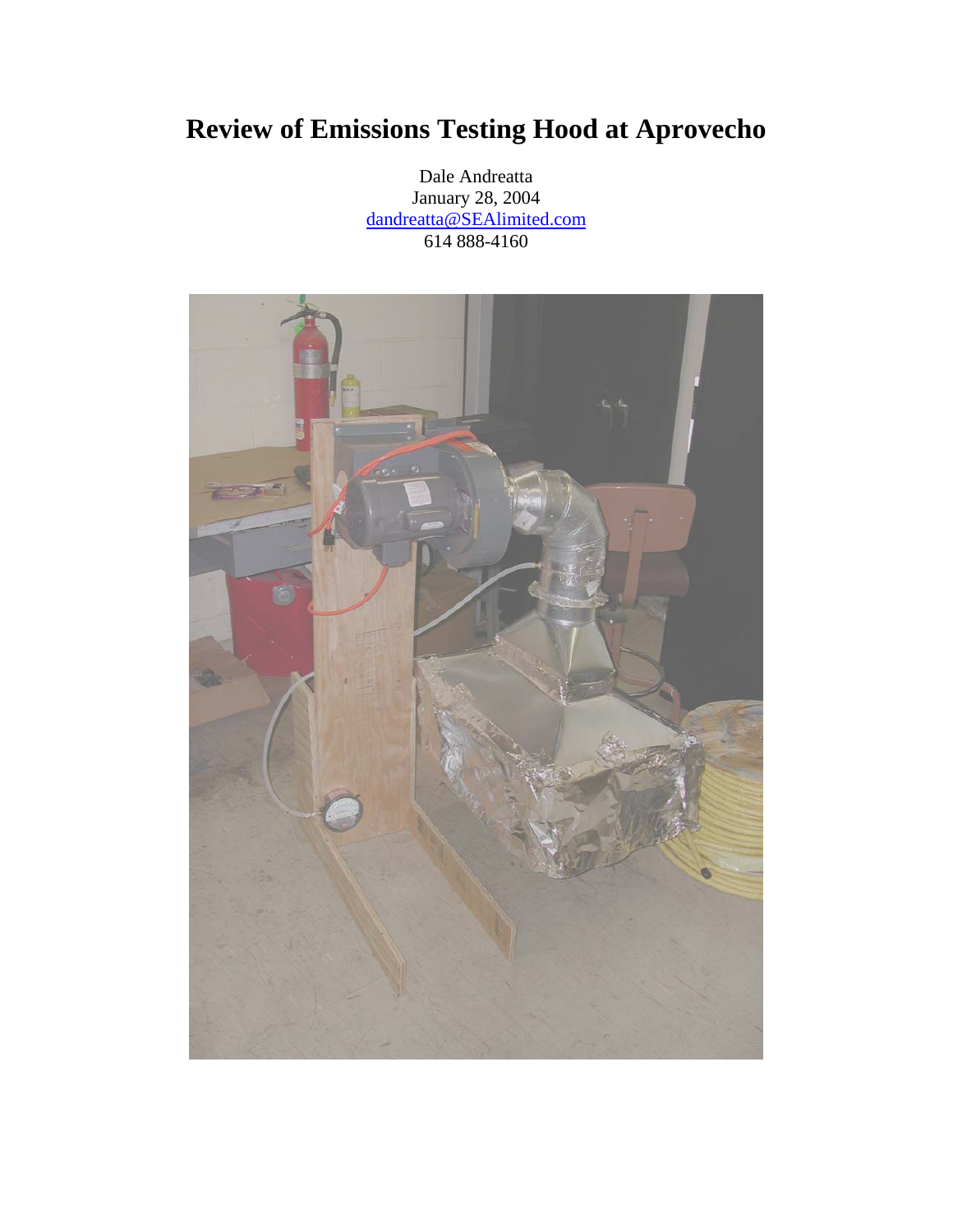#### **How it works**

 $\overline{a}$ 

The blower applies a suction to the top of the orifice which is in the top of the hood. Currently, the orifice is 1.07 inch diameter, and is by far the greatest flow restriction in the system. The pressure meter measures the difference between the outside air pressure and the pressure downstream of the orifice. This creates a narrow jet of gas flowing through the orifice at high speed (over 100 ft/sec).

One must measure the temperature of this jet. Normally, this can be done with the same probe as the one used to sample the concentrations of the pollutants. From the temperature, the density of the flowing gas can be calculated. From this density, and from the pressure drop across the orifice, one can calculate the speed of the flow through the orifice. By knowing the area of the orifice, one can calculate the volume flow through the orifice. By knowing this, and the density (previously calculated) and the approximate composition of the flowing gas, once can calculate the mass flow through the orifice, and the number of molecules flowing through the orifice.

The probe measures what fraction of the molecules is CO2, what fraction is CO, what fraction is O2, etc. (If particulate measurement is done, this may be somewhat different.) We therefore know the CO molecular flow rate. We know the mass of a molecule of CO, so we know the mass flow rate of CO, in g/sec or whatever units. We can record all these measurements every minute or so, or faster if you do it by computer, and we can total up all the CO, in grams, during a cooking event. Or, if the production of CO is greatest while the stove is warming up we can tell that too.

The rate at which CO2 is being produced is approximately proportional to the rate at which the wood is being burned. Since wood burns in stages, this relationship is only approximately true. Wood is about 50% carbon by weight<sup>1</sup>. Of this amount, the vast majority of it goes into CO2. A little will appear as charcoal at the end of the process. Even for a very dirty stove only a tiny amount of carbon leaves the stove as CO, or soot, or smoke.

<sup>1</sup> See Appendix D, Table 3, Biomass Stoves, by Samuel F. Baldwin. He states that Douglas Fir wood (not including the bark) is 52.3% carbon by weight for dry wood. I've estimated 50% by weight of the fairly dry wood that we often use. Data is probably available for other types of wood, and one can add a correction for the moisture in the wood as well.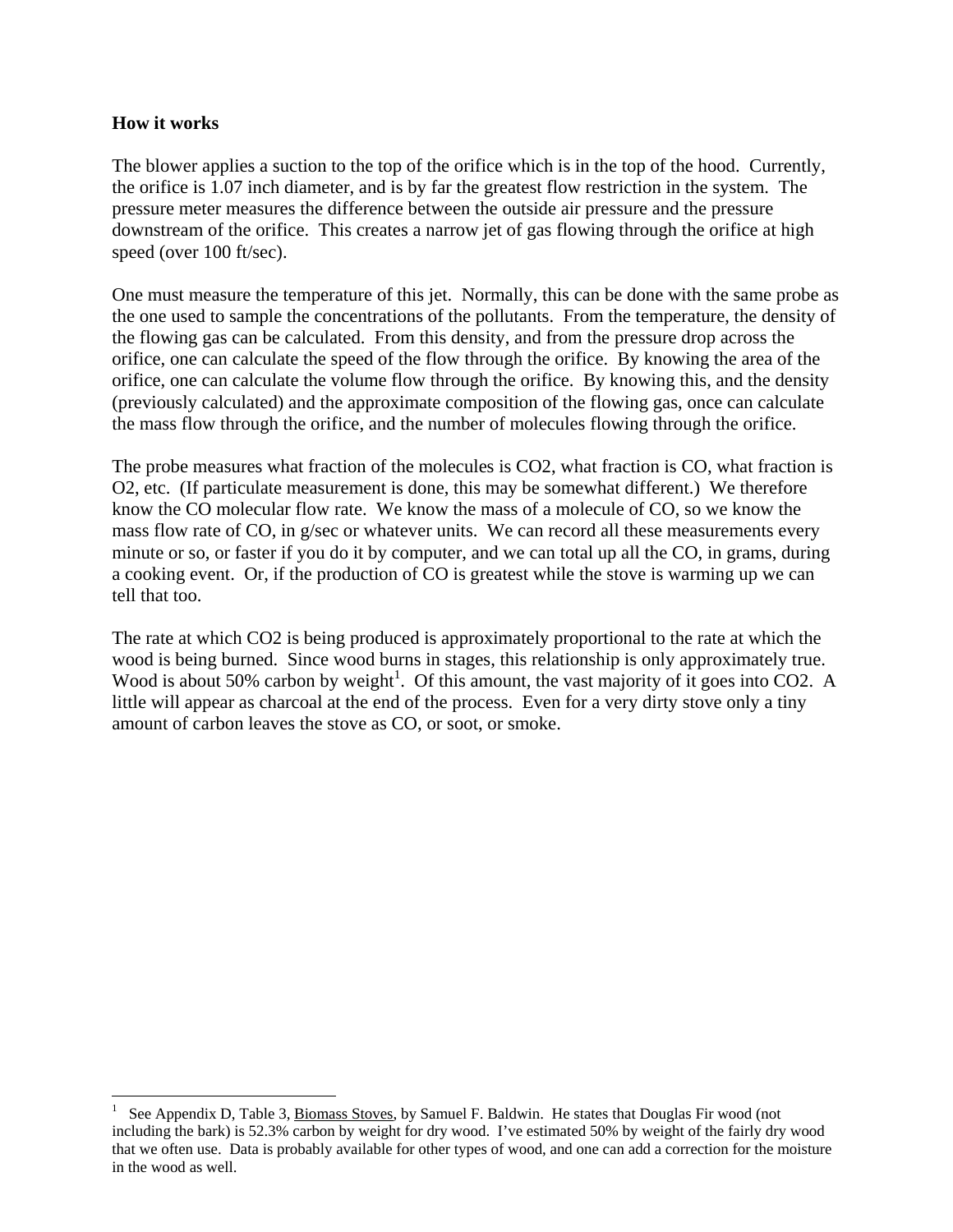

Sketch of probe section of hood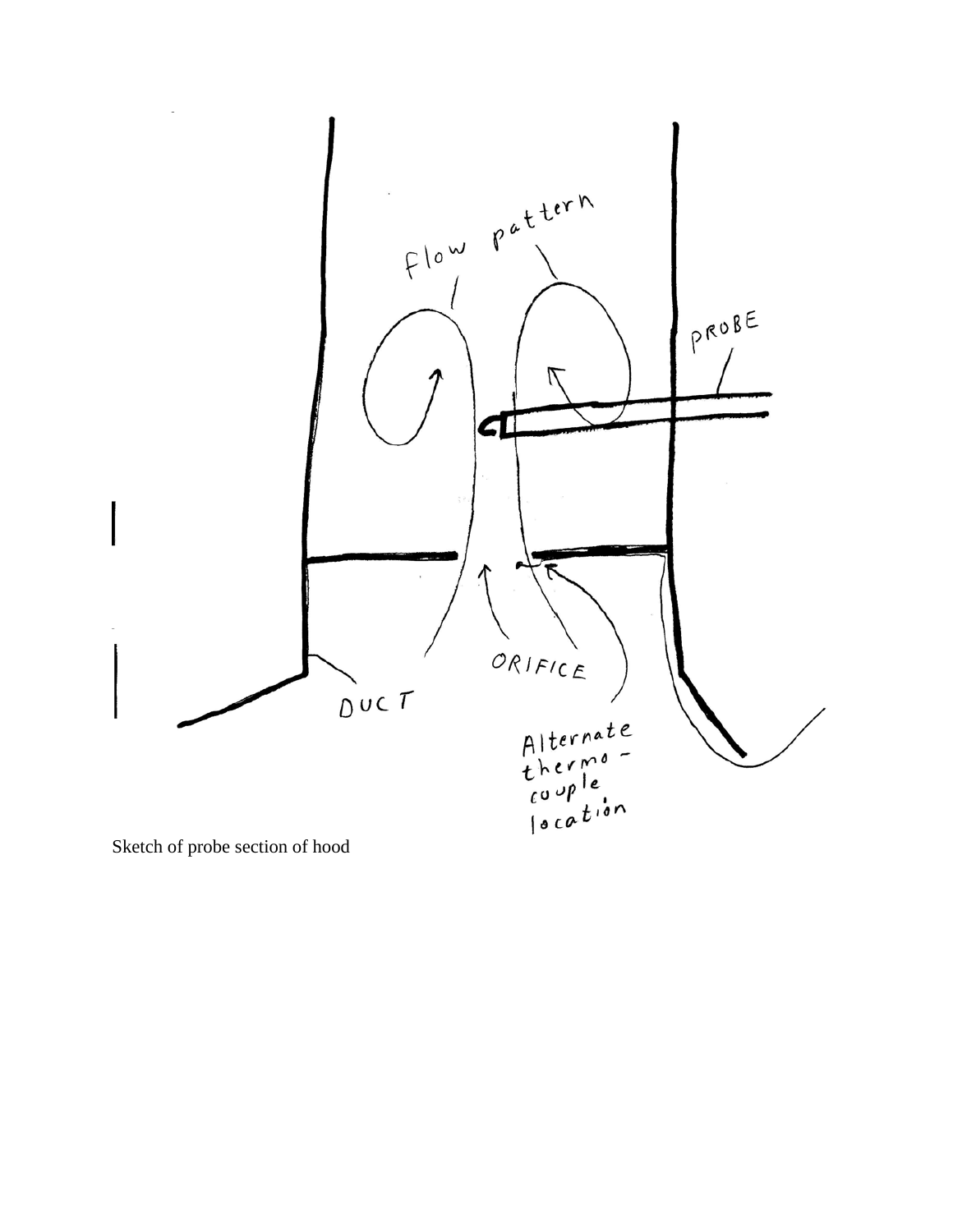#### **How to use the hood**

If you are using an actual pot of water, one will need to worry about the steam from the pot once it gets boiling. This is partly because the steam may damage the pollution analyzer (consult the manufacturer about this) and partly because analysis of the gas flow assumes there is no water vapor aside from that created by the burning wood. A steam venting system like that used at the June workshop in the simulated kitchen should be good.

Currently, the hood has some aluminum foil sheets hanging down to form sort of an enclosure. At the start, the height of the stove or hood should be adjusted so that the top of the stove is about even with the bottom of these sheets. While using the hood, especially the first few times, keep an eye on whether or not any smoke escapes from under the hood. As a rule of thumb, the amount of smoke that escapes is equal to the amount of pollutants that escape being accounted for. If a small amount of smoke escapes, it's not a big deal, if a large amount escapes it is. You may need to tinker with the height of the hood and the sheets around the sides to keep the smoke in while still being able to see what's happening at the stove. You may be able to lower the stove such that you can better see what's happening. You might be able to remove some of the aluminum foil. Try it and see. The smoke loss should always be a good indicator of what you need to do.

The fan that cools the blower motor sets up a good bit of wind. I don't think this is affecting the hood as it is currently designed, but on the other hand, if you think a draft might be influencing the test, blocking the draft is never a bad idea. As long as the stove is not completely enclosed, the stove should not be affected.

The hood was designed to be used indoors, under the big hood at Apro so that the smoke blows up and out of the building. The blower stand is 49 inches tall, I hope it's not too tall to fit under the hood. The height was selected so that a fairly tall stove with pot would fit under the hood. Of course, you can always raise the stove or the hood. The hood can also be used outdoors if the wind is light. Another option is to rig a loose duct from the top of the blower to either the outdoors or the big hood.

At the start of a test, the blower on the hood should be turned on, followed by the pollution analyzer. The analyzer may have a warmup time, so allow this to expire before starting a fire. The analyzer needs to have an accurate zero point, and this needs to be pure air. Then start the fire under the hood.

The hood is set up so that you can take all data by hand, perhaps every minute or so. The analyzer probably has a data port also, so this might be prefered. Probably also take data by hand the first few times to make sure they agree.

Some pollution analyzers also take a pressure or "draft" reading. This may be the same as the analog pressure mounted to the hood. Check this to confirm. If the probe is the type that has the thermocouple and is in the jet, it is more likely to disagree with the analog gauge, since the fast flow of gas past the probe will affect the pressure it sees. If the readings agree, then either gauge can be used. If the 2 measurements disagree, the analog gauge should be the correct one. Of course, if the analyzer has a built in pressure measurement, and this measurement can be used, this can be output directly to the computer.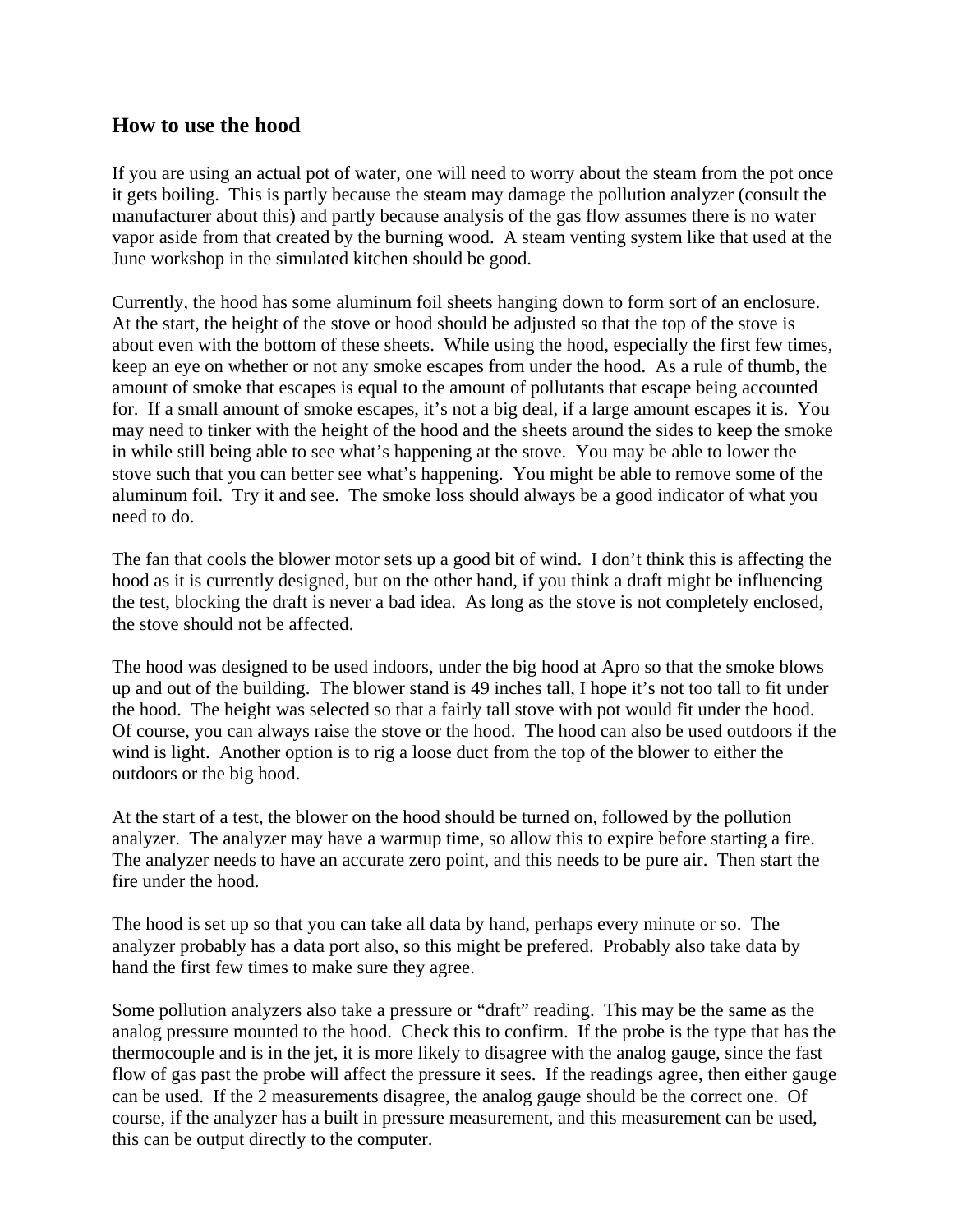The pressure measurement can be used to give a running estimate of the heat the fire is putting out. The pressure (actually a negative pressure) developed by the blower is proportional to the density of the gas in the blower, if this gas is hotter, the air is less dense and the pressure difference is lower. With room temperature air, the pressure is about 3.4 inches of water. With about 3.5 kW of heat going through the blower the pressure is about 2.9. More power gives a lower pressure. Tests have been done as low as 2.6 inches. This would be about 6 kW. Remember this is the heat going up the stack, the actual firepower will be higher.

At one time I had though it would be possible to estimate instantaneous firepower by measuring the temperature and flow going through the hood. It turns out there is so much heat loss before the hood that this is impossible.

It is possible to estimate (more accurately, it turns out) the firepower by measuring the CO2. The equations section of this document gives the formulas for doing this. The spreadsheet also has columns for this as well.

Once the data has been gathered, it can be turned into graphs of CO2 and CO production per unit time and total CO2 and CO production by using either the equations in the equation section or the spreadsheet which will accompany this document. (Particulates will require a separate calculation based on how the particulate measurement is done-I don't know anything about this.)

## **Features of the hood**

The hood is sized to be used with stoves releasing something on the order of 5-10 kW of firepower. With the hood as it is, this will give a reasonable high concentration of CO, CO2, etc. but yet the hood won't get so hot that it damages itself. At least, this is the intention, it should be monitored while being used to check for this. Also see the section on potential problems.

If lower power stoves are being used, the gas temperatures and pollutant concentrations might get close to ambient values and the accuracy of the system suffers. Again see the section on potential problems.

The blower is a type that is advertised as being good for hot particle laden flows. The rubber hose leading to the analog pressure gauge is a type that is heat resistant. If either item of the hood needs to be replaced, it should be replaced with a similar item.

#### **Formulas for use**

If gas flow temperature is measured in  $\mathrm{C}$  it must be converted to degrees Kelvin by the formula:

 $T_{Kelvin} = T_{Centigrade} + 273$ 

If temperature is measured in °F it must be converted by the formula: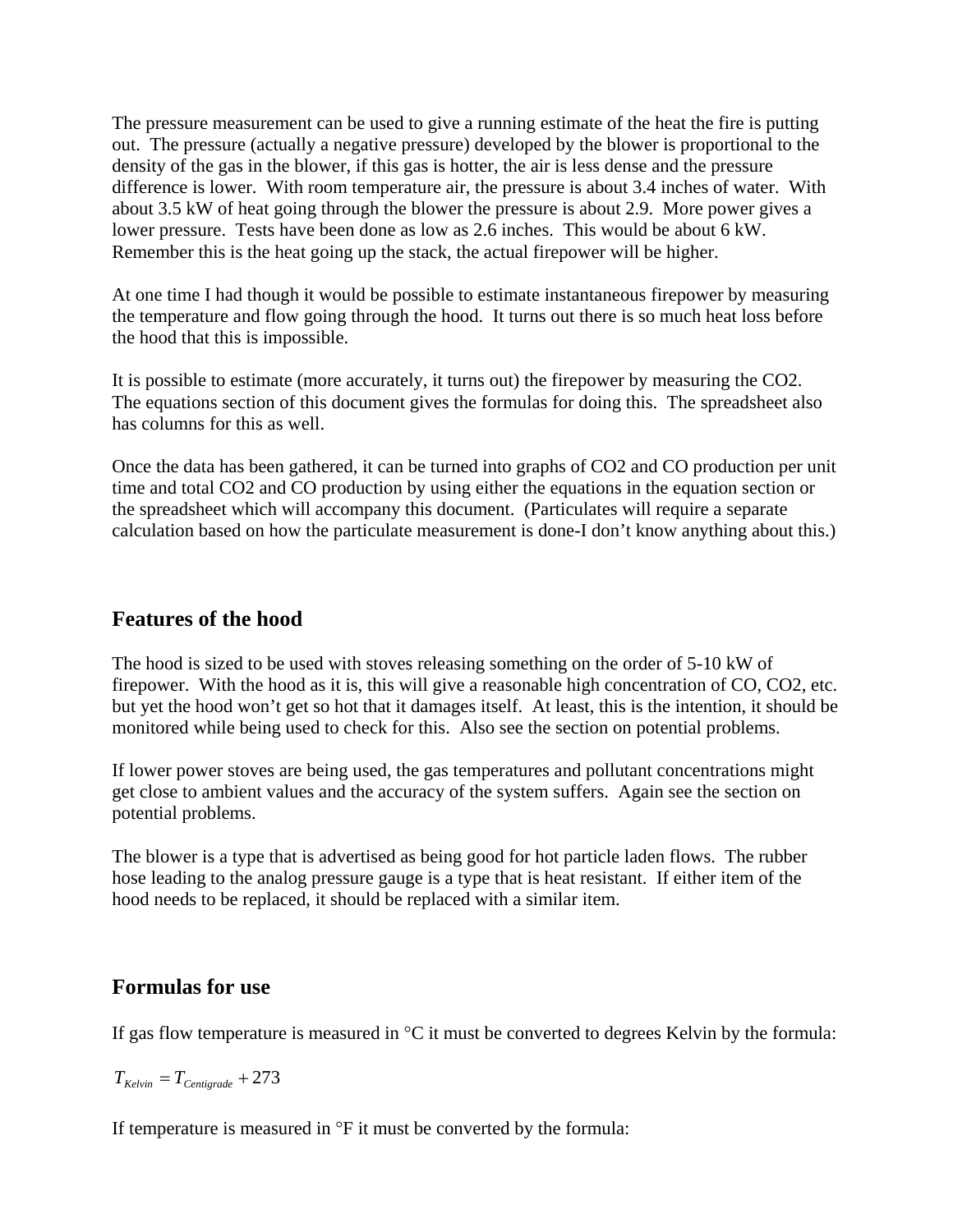$$
T_{\text{Kelvin}} = \frac{T_{\text{Fahrenheit}} + 460}{1.8}
$$

Once temperature at the orifice is known, the density,  $\rho$ , can be calculated from:

$$
\rho = \frac{100,000 * 29}{8.314 T_{\text{Kelvin}}}
$$

The ambient pressure is assumed to be 100,000 Pa, which should be good in Oregon and Ohio, both of which are a little above sea level. If the hood is ever used in Colorado, a lower number should be used. The molecular mass of the flow is assumed to be 29. The density calculated is in grams per cubic meter. Typically this is about 700 grams per cubic meter.

The speed of flow through the orifice is calculated from:

$$
V = \sqrt{\frac{2 \cdot 249 \cdot 1000 \cdot \Delta P}{\rho}}
$$

∆P is the pressure drop measured across the orifice, in inches of water. The 249 is the conversion from inches of water to Pa. The speed calculated is in meters per second. This number is typically around 40 meters per second.

The mass flow rate is calculated from:

$$
\dot{m} = \left(\frac{\pi D^2}{4}\right) * 0.61 * V * \rho
$$

D is the orifice diameter, in meters. The 0.61 is the discharge coefficient. This is the number that would change if a non-round orifice were used (but then, we're not going to do this, are we?). The discharge coefficient will vary slightly over a range of conditions, but the variation is not large, and 0.61 is a good average value. The mass flow measured is in grams/second, typically this will be about 13 g/sec.

The molecular flow rate is calculated from:

$$
\dot{N} = \dot{m}/29
$$

Again, the molecular mass of the effluent is assumed to be 29. The molecular flow rate is in gram-moles per second, and is typically about 0.4 gram-moles per second.

Finally, the mass flow rate of the 2 gases of interest can be found by multiplying by the fraction of gas that is CO2 or CO (these are read directly from the pollution measuring equipment) and then multiplying by the molecular mass of each gas (44 for CO2 and 28 for CO):

$$
\dot{m}_{CO2} = 44*(\%CO2)/100*\dot{N}
$$